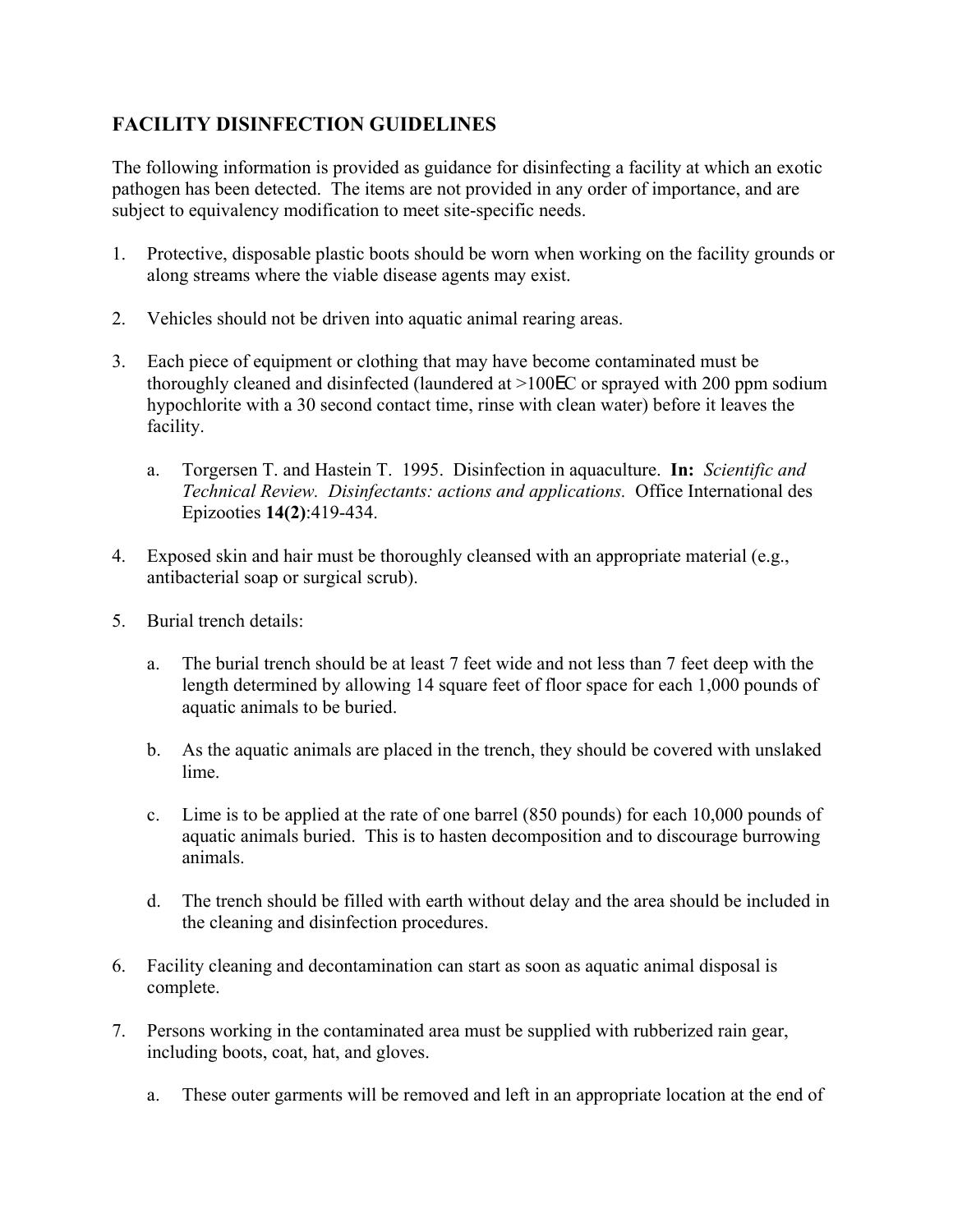each work day.

- b. These items should be thoroughly decontaminated during the final phase of the operation.
- 8. In addition to the chemicals required, the equipment itemized in the following table would be helpful in the decontamination of facilities. The numbers of specific items are general recommendations. Requirements will vary in relation to the size of the operation.

| <b>Description</b>                  | Quantity |
|-------------------------------------|----------|
| 1/ <sub>2</sub> ton pickup truck    |          |
| pairs of rubber boots               | 6        |
| high pressure spray unit            | 1        |
| sets of rain gear                   | 6        |
| 50-foot lengths of hose for sprayer | 4        |
| pairs of rubber gloves              | 6        |
| pairs of safety goggles             | 3        |
| assorted pumps                      | 5        |
| respirators                         | 6        |
| 300 gallon horse troughs            | 1        |
| wire brushes                        | 2        |
| 5-gallon pails                      | 5        |
| heavy brooms                        | 2        |

- 9. All aquatic animal rearing facilities should be brushed clean of moss, algae, dirt, and organic wastes. Rearing tanks, incubators, troughs, outdoor raceways, and water supply headboxes and tailraces should all be thoroughly scrubbed.
- 10. Treatment of the effluent from cleaning operations can minimize the contamination problem.
- 11. Earthen ponds should be decontaminated, drained and the entire bank area cleared of vegetation and debris. Earthen ponds should be treated before they are dried and should not be entered except under close control.
- 12. Decontamination can begin as soon as the facilities are clean and readied. All buildings and the equipment within them should be exposed to chlorine or other appropriate disinfectants.
- 13. Stream water supplies, pipeline systems, and the facility effluent should be chlorinated.
	- a. These are difficult to treat and success largely depends upon the length of time the disease organism is exposed to the chlorine.